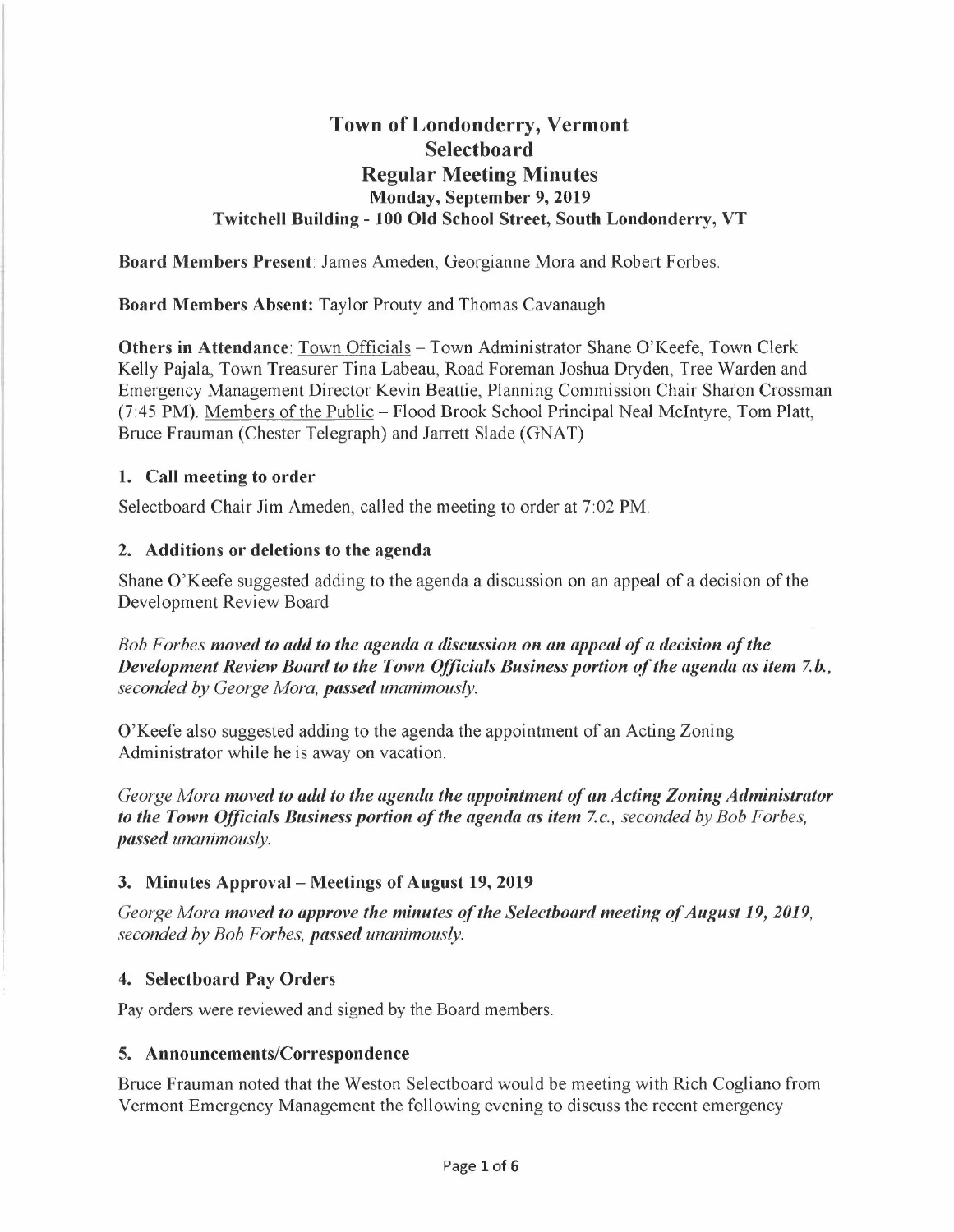management training that took place at the Londonderry Town Offices, and the it will be a public discussion.

Kelly Pajala announced that the Town Clerk's and Town Treasurer's offices would be closed Thursday and Friday this week due to training. O'Keefe noted that his office would be open on Thursday.

Pajala also reminded everyone that tax payments are due on October 1<sup>st</sup>.

# **6. Visitors and Concerned Citizens**

None.

### 7. **Town Officials Business**

#### **a. Tree Warden - Discuss birch trees at Town Offices**

Kevin Beattie noted that the birch trees outside the Town Offices were in need of care due to apparent disease, and suggested bringing in Matt Moser to take a look at them and make recommendations. He noted that these trees were planted in years past by Clyde Prouty and should receive proper care.

The Board was agreeable with Beattie's recommendation, and Beattie will make the contact and get back to the Board on this.

### **b. Zoning Administrator - Discuss appeal of Development Review Board decision**

O'Keefe distributed to the Board documents related to an appeal filed with the Vermont Environmental Court by Vermont Woodchips, Inc. related to the recent decision of the Development Review Board to deny an appeal of a Notice of Violation issued to the property owner by the Zoning Administrator. He noted that the Town needs to respond with the names and addresses of those who participated in the **DRB** hearing, and asked the Board members whether they were amenable to the Town Attorney entering an appearance on behalf of the Town.

*George Mora moved to authorize Fisher and Fisher to enter an appearance on behalf of the Town, seconded by Bob Forbes, passed unanimously.* 

### **c. Zoning Administrator - Appoint Acting Zoning Administrator**

O'Keefe noted that he will be out of the office between September 13 and 25 and suggested that the Board appoint Sharon Crossman as Acting Zoning Administrator in his absence to handle any immediate needs.

*George Mora moved to appoint Sharon Crossman as Interim Zoning Administrator while O'Keefe is on vacation, seconded by Bob Forbes, passed unanimously.*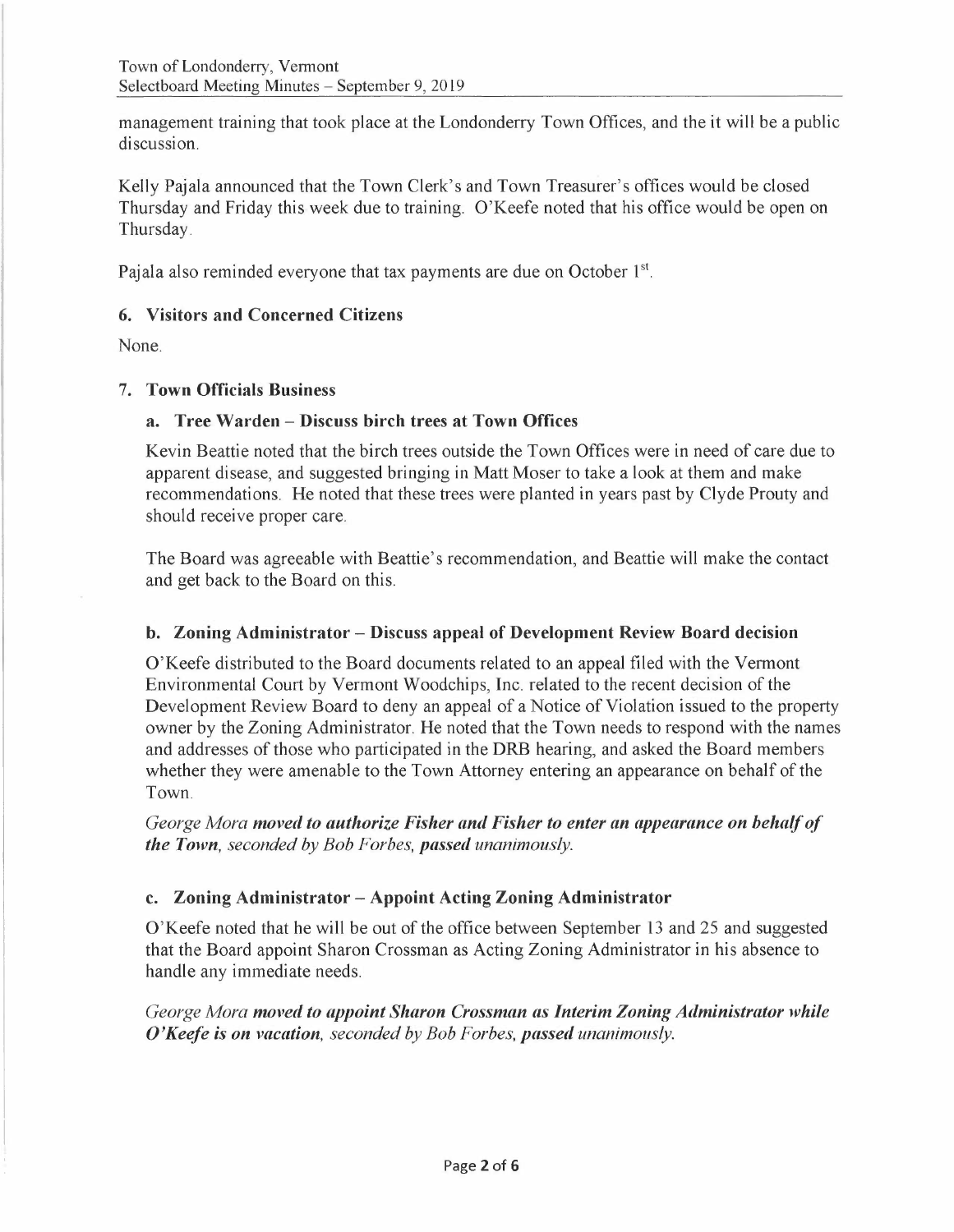### **8. Transfer Station**

#### **a. Discuss plowing** & **sanding procurement**

Ameden noted that Tom Cavanagh asked for this matter to be acted on as soon as possible. O'Keefe noted that the Request for Proposals he had prepared was the same as that from last year but with dates changed.

*George Mora moved to approve the request for proposals for plowing and sanding of the transfer station, seconded by Bob Forbes, passed unanimously.* 

#### **9. Roads and Bridges**

#### **a. Department updates**

Ameden introduced Josh Dryden as the new Road Foreman, and Dryden mentioned he is trying to make necessary connections for the job.

Dryden noted that for August we transferred 170 gallons of fuel to buildings, used 189 gallons of fuel for vehicles, and we took a delivery of 8,852 gallons.

He spoke about the process for delivery of the new Highway Department truck.

#### **b. Discuss roadside mower**

Ameden noted that despite reservations about the new roadside flail mower, we're scheduled to take delivery of this attachment for the JCB Hydradig, and paying the high restocking fee to reject it was not acceptable. He said we should make the best use of it as possible.

Roadside mowing efforts and process were discussed. It was mentioned that the new unit could prove very useful under certain conditions. There were no objections to taking delivery.

# **c. Discuss VT Traffic Committee decision on Town's request for reduction of speed limit and dedicated turning lane on Route 11 in vicinity of the Flood Brook School**

Flood Brook Principal Neal McIntyre met with the Board to discuss the recent decision of the Vermont Traffic Committee to approve a time-limited 40 mile per hour speed zone in the vicinity of the school. He spoke about how the meeting went, noting that they came around to agreeing to the Town and School's request.

O'Keefe noted that the agreement with the State on this project would most likely be with the School District as the school would have control of when the flashing signs would need to be operable.

There was discussion about how to pay the 50% local share of the approximately \$10,000 cost of the signage project. McIntyre suggested that the School District would pay for some as would the four sending towns, including Londonderry. The cost split used with the Flood Brook School generator project was mentioned as an option. The Board had no objection to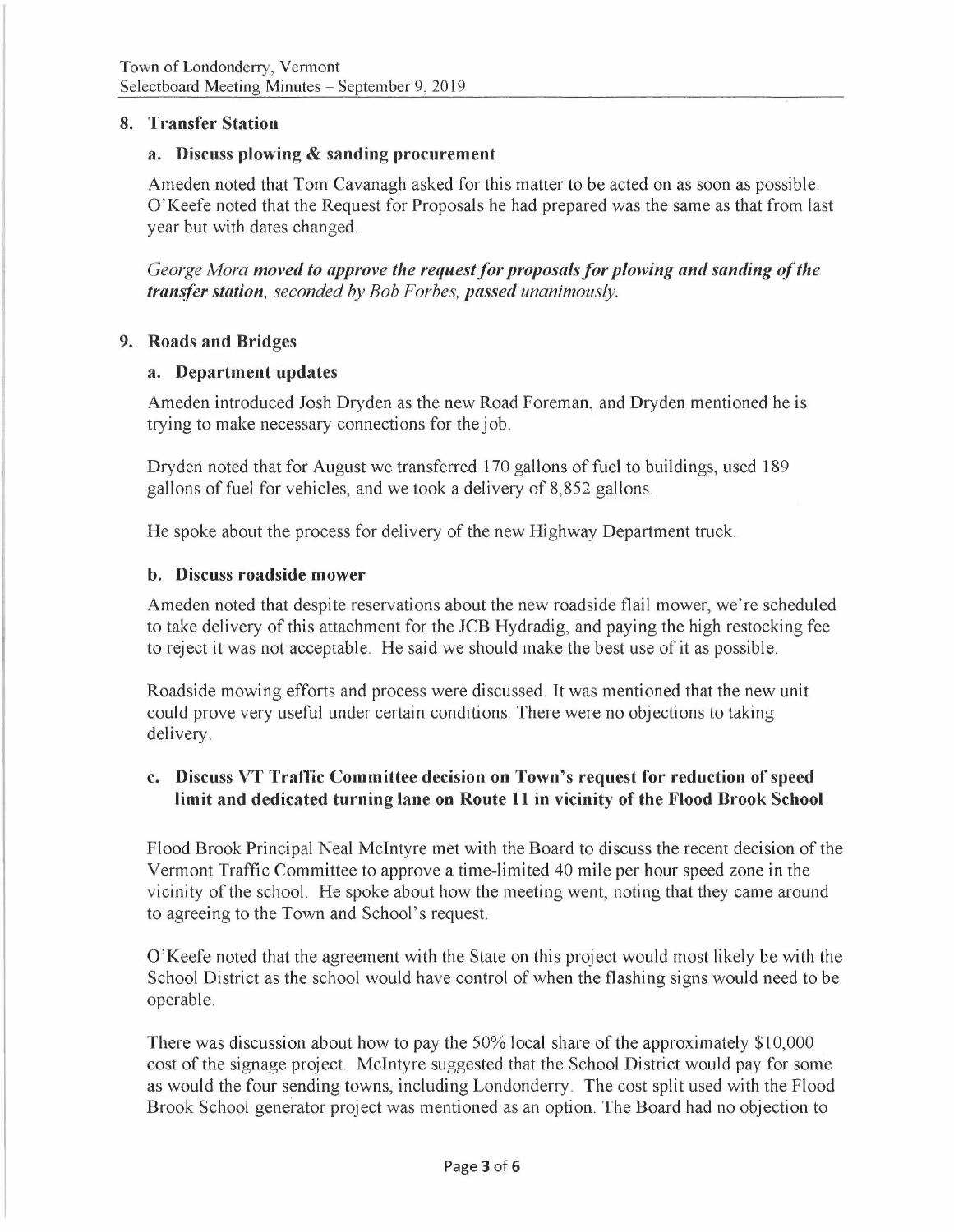contributing to the project, with the amount to be determined once more information was available.

It was agreed that O'Keefe would contact VTrans and determine how the process would proceed going forward and the approximate cost of the sign project.

#### **10. Old Business**

#### **a. Award contract for TOPP Phase** II **design services**

The Board reviewed a proposed scope of work and price proposal from Cole Company, Inc. for design services related to TOPP Phase II. It was noted that this would be a sole-source solicitation because of the quality work done by the company in years past for the Town on this project. Some of the work already done would need to be revisited, such as the space usage program and conditions assessment. This work would bring us to the point of having enough information, such as design and cost projections, to go to the March 2020 Town Meeting with a funding request.

Final design plans and construction management would be an additional cost depending the results of a Town Meeting vote.

*George Mora moved to accept the proposal for programing, design development and cost estimation from Cole Company, Inc. for TOPP Phase II in the amount of \$21,250, and to authorize the Town Administrator to execute all necessary documents to employ the company, including a service contract after review by the Town Attorney, seconded by Bob Forbes, passed unanimously.* 

#### **b. Discuss Platt Elevation Project procurement**

O'Keefe noted that the recent Invitation to Bid for this project resulted in no responses having been received, which he believes had to do with the December 15 project completion date. He suggested putting it out to bid again in a few months with a completion date later in the year.

Tom Platt, property owner, noted that one contractor had met with him and suggested that he could do the project this fall. He suggested going with that contractor. There was question why that contractor hadn't bid on the project.

O'Keefe noted that the State funding for the project requires that the Town abide by its own Procurement Policy, and that sole source negotiation for a construction project such as this was not allowed under the Town policy and doing so could jeopardize the funding.

There was discussion about whether to again put the project out as a single contract, or whether it made sense to have bids for each of the project trades with one general contractor running the project. Platt asked if he could act as the general contractor for the project. O'Keefe will contact the State to see if this was permissible.

Forbes suggested putting the project out to bid as soon as possible.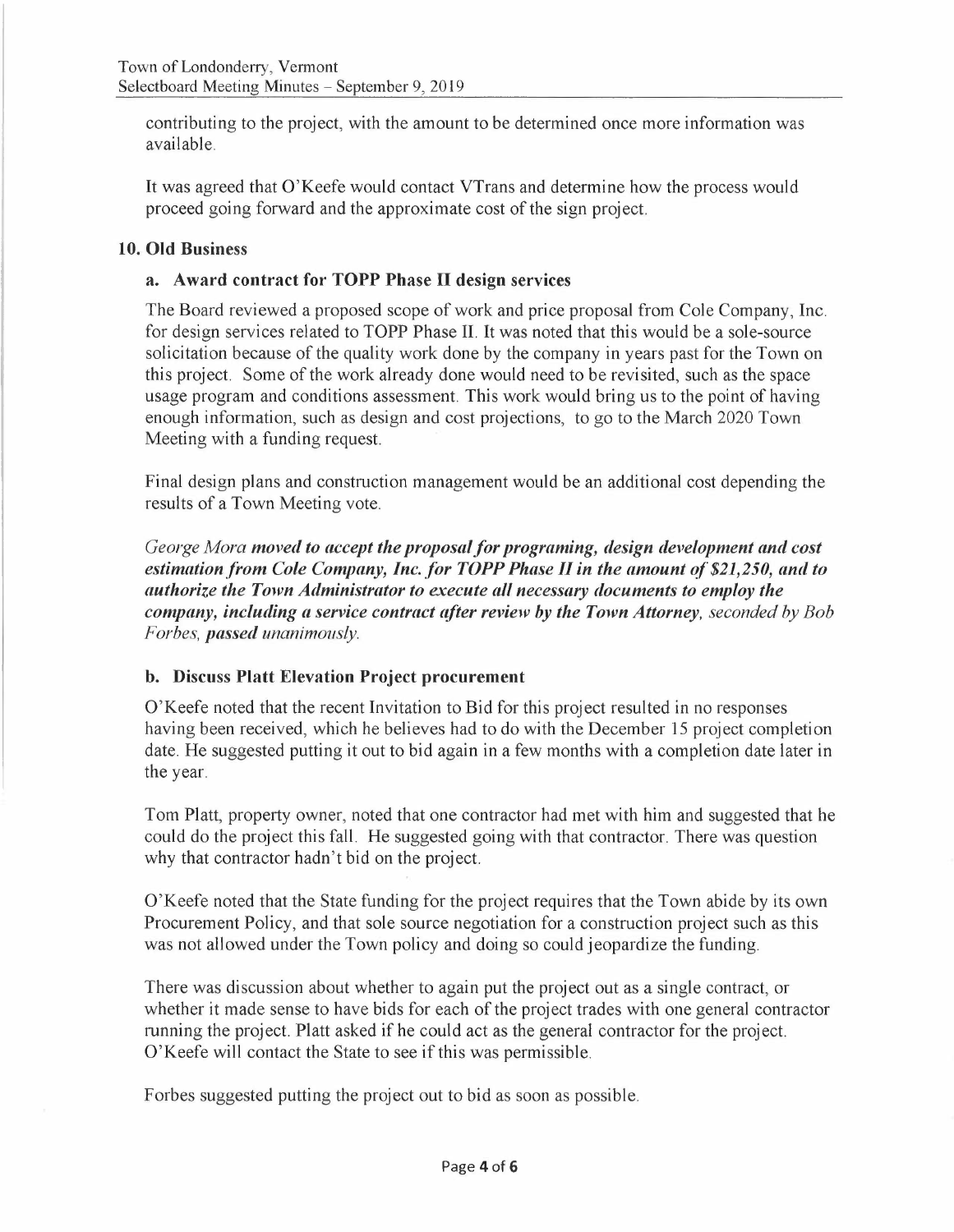*Bob Forbes moved to repost a bid requestfor the Platt Elevation project with bids to be considered on October* 7, *2019, and with project completion for March 15, 2020, seconded by George Mora, passed unanimously.* 

#### **c. Request for restitution for Town Office burglary**

The Board reviewed documentation provided by Tina Labeau from the office of the Windham County State's Attorney on restitution for funds stolen from the Town several years back.

*George Mora moved to authorize the Town Administrator to submit requests for restitution on the amount of \$6 and \$240.from the Windham County State's Attorney's Officefor the burglary of the Town offices in 2015-16, seconded by Bob Forbes, passed unanimously.* 

#### **11. New Business**

### **a. Consider discussion of warning a special meeting regarding the State's development plans for Lowell Lake**

Am eden noted that this was a continuation of the discussion at the previous meeting. He noted that there was no final plan from the Vermont Department of Forests, Parks and Recreation so there is only speculation as to what will be forthcoming, and therefore there is no certainty on what question should be asked of the Voters. He stated that the Board should wait for a final plan from the FPR and then make a decision how to proceed.

The State's process was discussed, and it was noted that once a final proposal was made there would be a public comment period. This public comment period was confirmed by Kelly Pajala.

There was discussion on the previous vote on wind turbines. The process of how to conduct a special Town Meeting was discussed, and Pajala noted that a formal Australian ballot vote is not permissible in Londonderry at this time. She mentioned that paper ballots are permissible at a Town Meeting at the request of seven voters. It was noted that any vote on a matter such as this would be advisory only and not binding.

Due to the uncertainty with the project, and also the fact that there was only three Board members present, there was discussion about tabling the matter. No action was taken by the Board.

### **b. Emergency Operations Center training**

It was noted that there was a training session the following evening on Emergency Operations Center Training at it was necessary to determine if a quorum of the Board would be present. It was determined that only two Board members were likely to be in attendance so there was no reason to warn a special meeting or continue the extant meeting.

Handouts for the meeting were distributed to the Board members.